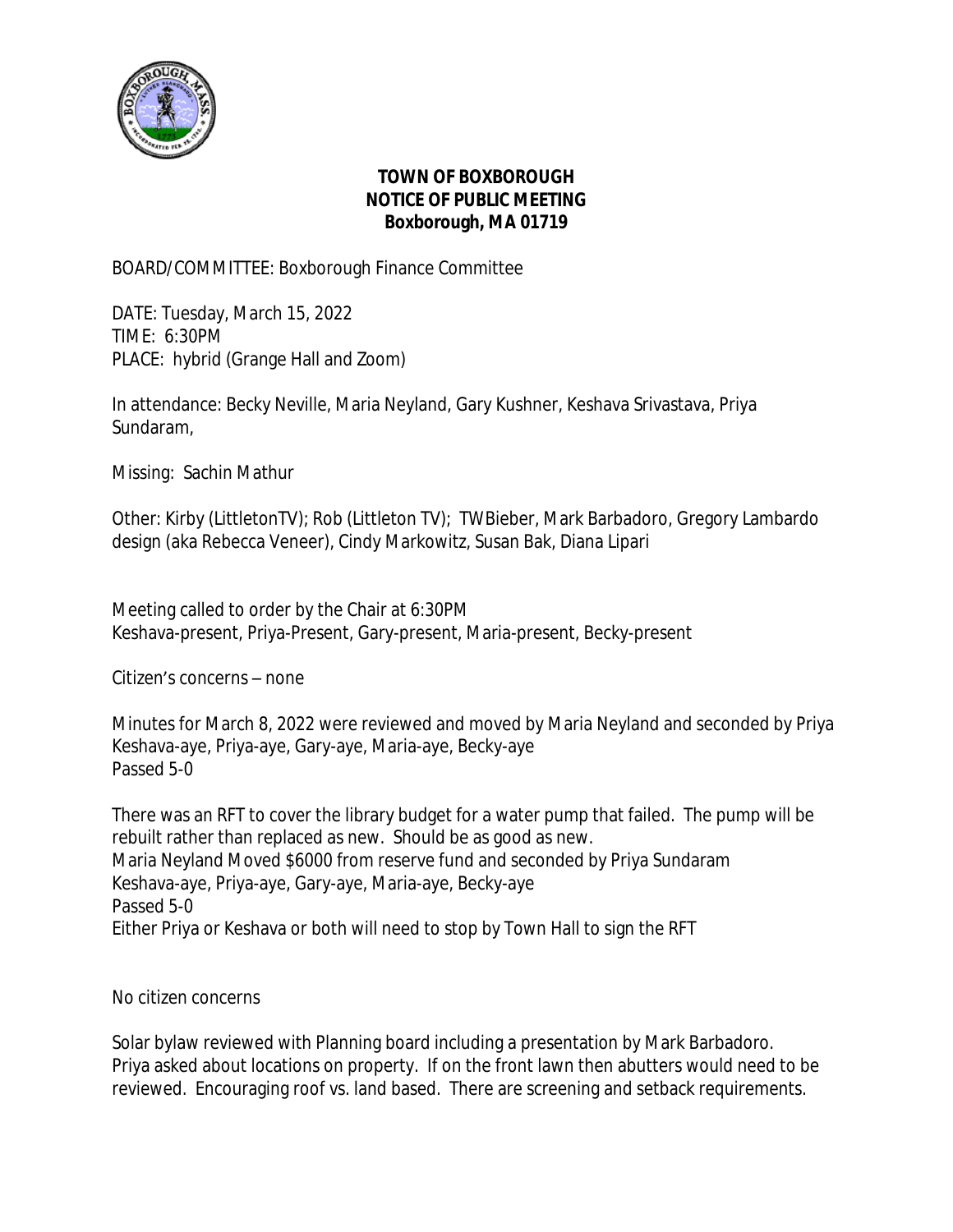

Legal issues reviewed. DOER created a statute that meets the "green community" law and the Boxborough bylaw was based on the DOER model. Mark will send the warrant language as draft and expects the final language in a couple of weeks.

Zoning recodification to clean up the Boxborough bylaws, remove ambiguity and correct the English language (passive). Becky will ask Simon for a copy.

Taylor road is an acceptance or just to approve the work and receive the bond funds.

Will there be a recommendation on an associate planner by the planning board? Someone to handle the miscellaneous work (e.g. grants) that Simon is currently doing today.

Becky met with Carter today. We had not budgeted steps for the police department. Steps are provided even with contracts. \$6,056 is the difference for steps and overtime. \$1,395,537 is the new salary.

Gary Kushner moved police salary of \$1,395,537 and Maria Neyland seconded Keshava-aye, Priya-aye, Gary-aye, Maria-aye, Becky-aye Passed 5-0

John Fallon presented the proposal to revise the FinCom bylaw section 6. ATM would only be allowed to discuss section 6, but section 6 could be modified on Town Meeting floor to even remove the article. There are worries that opening section 6 would be difficult this year. Comment made that there are guard rails in Town to provide separation. Priya asked why to do the bylaw this year? John is going to meet with the SelectBoard on Monday to see if there is full support. John indicated that the Select Board wanted to submit an article to change the FinCom Bylaw, but John pushed back and indicated it was not their purview. Comment from Cindy regarding the bylaw and why there was no support of the bylaw.

No remaining budgets were available

Becky reviewed the previous years vocational schools. Minuteman was provided. Nashoba was up 4.5%, but most probably should be .5% increase. Revoted to be from \$112,000 to \$74,370. Gary Kushner moved \$112,370 Nashoba other and Maria Neyland seconded. Keshava-aye, Priya-aye, Gary-aye, Maria-aye, Becky-aye Passed 5-0

Gary checked with ABRS regarding fuel costs. ABRS is part of a municipal state account and there is no increase. DPW head will inquire if Boxborough can utilize an account.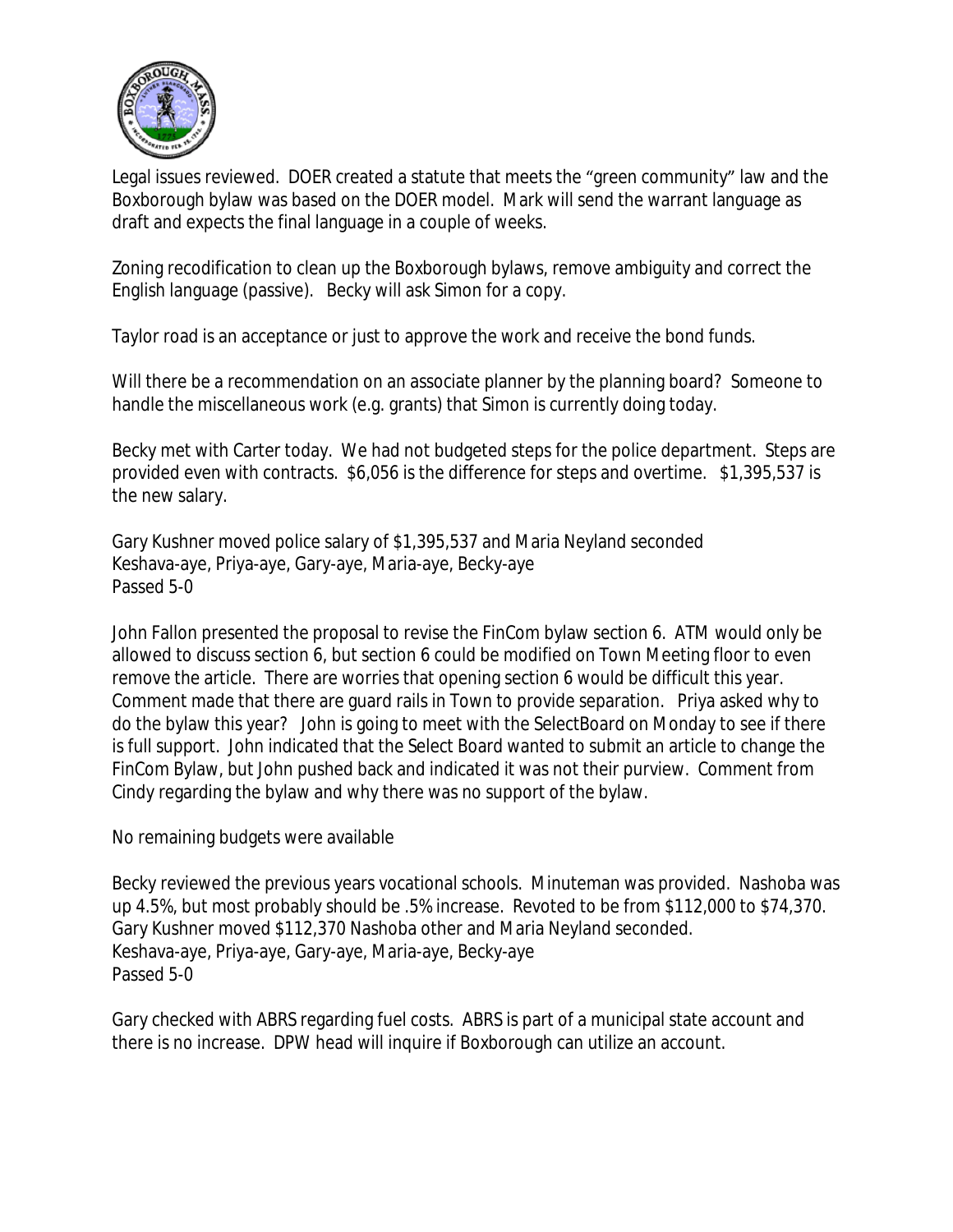

Gary will be the FinCom rep on the TA search committee starting week of July 4. Have not yet hired a consultant to start the search.

Warrant article were discussed. Sargent road, but letter was deficient. Personnel plan not yet final for article 4. Personnel board is meeting Thursday and then Friday. Changes to TH budget for 19.5 hours; floating hours; assistant to executive asst and other changes. Associate planner rationale was sent out on March 15 and provides assistance to building inspector. Gary to write recommendations for Safer, fire detection system , grant match for tender, cistern inspections Not sure what the open space and recreation and road flooding Add in purchase of land on summer road for recreation Gary to write OPEB to be \$50,000 Gary Kushner moved \$50,000 and Priya Sundaram seconded, Keshava-aye, Priya-aye, Gary-aye, Maria-aye, Becky-aye Passed 5-0 Gary to write the recommendation

Water resource consultant for \$20,000 from one warrant to another Keshava to write the recommendation

PFAS remediation of TH well AI> Sachin to ask DPW if Hager well tested for PFAS

Finance report for warrant Free cash - \$2,242,231 Stabilization - \$1,567,363

Priya left at 8:58 due to internet issues Priya back at 9:07

## **Liaison updates**

 $SB -$ 

 $FDC -$ 

Planning board – meeting on March 14 including the MBTA zoning. Solar bylaw discussed.

BLF – meeting moved to next week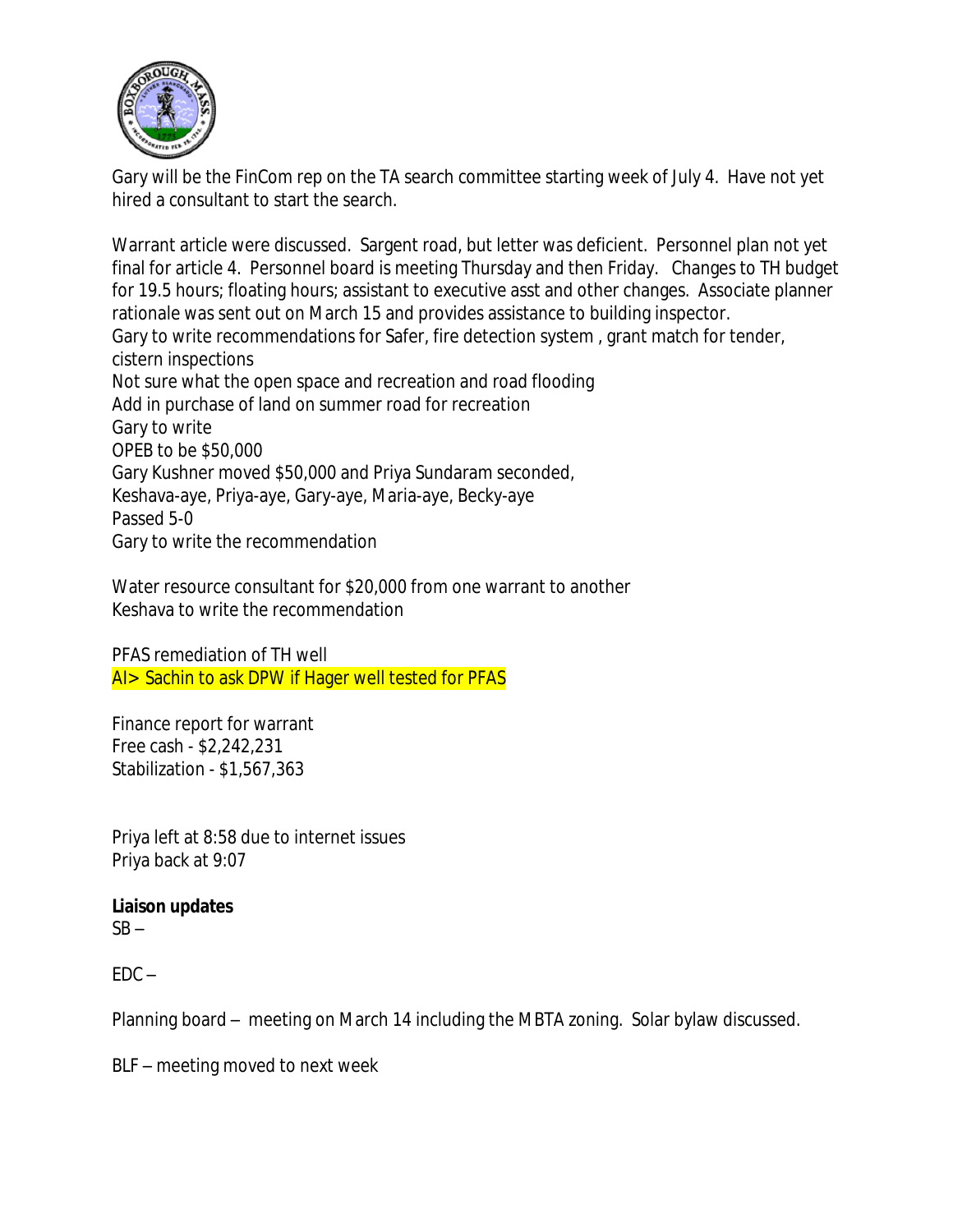

BBC – meeting next week

Personnel board – meeting Friday AM with final vote on reclassification. Annual performance reviews not done so automatic steps for TH. Need to know automatic step and sick time.

RecCom – meeting held last week, but couldn't attend

Library –

Housing –

AB regional building committee –

Regional school meeting –

 $CPC -$ 

 $C<sub>0</sub>A -$ 

Water resources – Keshava attended the meeting.

Sustainability –

ConsCom –

Board of Health –

Historical commission -

Correspondence – none

Gary Kushner moved to adjourn and Maria Neyland seconded

Keshava-aye, Priya-aye, Gary-aye, Maria-aye, Becky-aye Passed 5-0 Meeting adjourned at 9:10PM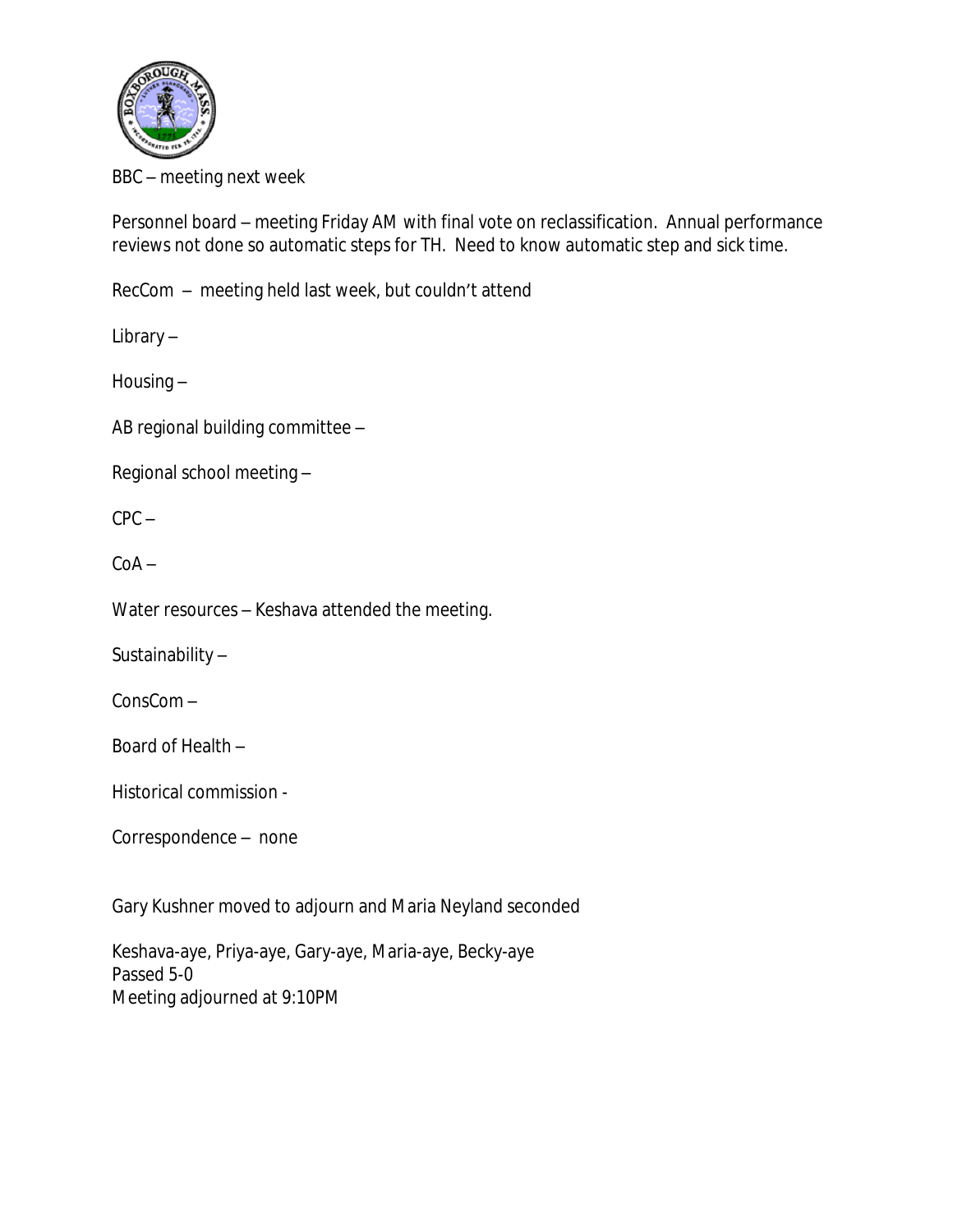

Exhibits used: Minutes for March 8, 2022 Budget for FY2023 Proposed warrant- DRAFT FinCom Report for warrant Planning board presentation on solar bylaw

New treasurer: Cynthia Petrillo [cpetrillo@boxborough-ma.gov](mailto:cpetrillo@boxborough-ma.gov)

[Next meetings:](mailto:cpetrillo@boxborough-ma.gov)

[March 22](mailto:cpetrillo@boxborough-ma.gov) [March 29](mailto:cpetrillo@boxborough-ma.gov) [April 5](mailto:cpetrillo@boxborough-ma.gov) [April 12](mailto:cpetrillo@boxborough-ma.gov) [April 19](mailto:cpetrillo@boxborough-ma.gov) [April 26](mailto:cpetrillo@boxborough-ma.gov) [May 3](mailto:cpetrillo@boxborough-ma.gov) [RFT tracker](mailto:cpetrillo@boxborough-ma.gov)

| Item                   | description | Amount      | Start at  | comments                    |
|------------------------|-------------|-------------|-----------|-----------------------------|
|                        |             |             | \$150,000 |                             |
| HVAC at museum         |             | \$6,700     | \$143,300 |                             |
| Acc't Consultant &     |             | \$39,820    | \$103,480 |                             |
| Training               |             |             |           |                             |
| T/C consulting         |             | \$5,000     | \$98,480  |                             |
| Hager well             | Nov 30 2021 | \$26000     | \$72,480  |                             |
| Treasurer / consultant | Dec 7 2021  | \$10,500    | \$61,980  |                             |
| Hager maintenance      | Dec 7 2021  | \$3,500     | \$58,480  |                             |
| Tax collector          | Jan 11 2022 | \$15,200    | \$42,280  |                             |
| consulting             |             |             |           |                             |
| Assessor               | Feb 15 2022 | \$3,743     | \$38,537  |                             |
| STM restoration        | Feb 28 2022 | \$50,000??? | \$88,573  | Need to validate the amount |
|                        |             |             |           | from STM                    |
| Library pump for       | Mar 15 2022 | \$6,000     | \$82,537  |                             |
| <b>HVAC</b>            |             |             |           |                             |

[Budget worksheet FY23](mailto:cpetrillo@boxborough-ma.gov)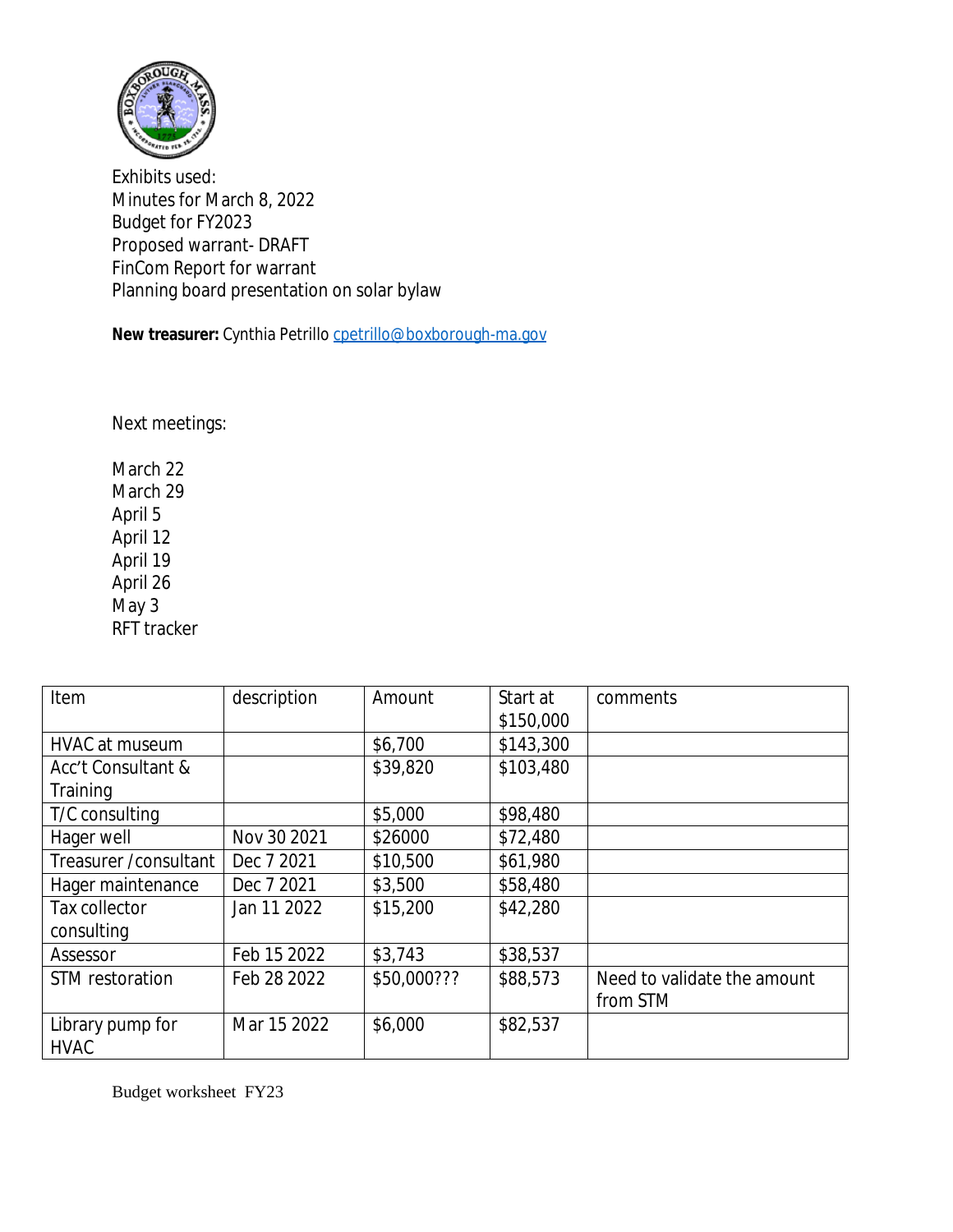

| <b>Budget</b> | Salary/other | <b>Title</b>               | Voted \$  | vote             | date     |
|---------------|--------------|----------------------------|-----------|------------------|----------|
| #             |              |                            |           |                  |          |
| 114           | Salary       | Moderator                  | \$100     | $6 - 0$          | 1/25/22  |
| 114           | Other        | Moderator                  | \$80      | $6 - 0$          | 1/25/22  |
| 119           | Other        | Town constable             | \$160     | $5 - 0 - 1$      | 1/25/22  |
| 123           | Salary       | <b>Executive Offices</b>   | \$302,870 | $6 - 0$          | 2/8/22   |
| 123           | Other        | <b>Executive Offices</b>   | \$16,745  | $5-0$            | 2/8/22   |
|               |              |                            |           |                  | 3/1/22   |
| 131           | Other        | <b>Finance Committee</b>   | \$385     | $6 - 0$          | 1/25/22  |
| 135           | Salary       | Town Accountant            | \$96,447  | $6 - 0$          | 2/8/22   |
| 135           | Other        | <b>Town Accountant</b>     | \$43,600  | $6 - 0$          | 2/8/22   |
| 141           | Salary       | <b>Town Assessor</b>       | \$106,887 | $6 - 0$          | 2/8/22   |
| 141           | Other        | <b>Town Assessor</b>       | \$21,220  | $6 - 0$          | 2/8/22   |
| 145           | Salary       | <b>Treasurer Collector</b> | \$108,402 | $6 - 0$          | 2/1/22   |
|               |              |                            |           |                  | 2/8/22   |
| 145           | Other        | <b>Treasurer Collector</b> | \$28,700  | $6 - 0$          | 2/1/22   |
|               |              |                            |           |                  | 2/8/22   |
| 151           | Other        | Legal                      | \$78,400  | $5 - 0$          | 1/11/22  |
|               |              |                            |           |                  | 3/1/22   |
| 152           | Other        | Personnel Board            | \$345     | $6 - 0$          | 12/21/21 |
| 156           | Salary       | Technology                 | \$7,500   | $5-0$            | 3/1/22   |
| 156           | Other        | Technology                 | \$251,775 | $5 - 0 - 3/1/22$ |          |
| 161           | Salary       | <b>Town Clerk</b>          | \$93,655  | $6 - 0$          | 2/8/22   |
| 161           | Other        | <b>Town Clerk</b>          | \$2,664   | $6 - 0$          | 2/8/22   |
| 162           | Salary       | Elections and              | \$11,204  | $5 - 0 - 1$      | 2/1/22   |
|               |              | registration               |           |                  |          |
| 162           | Other        | Elections and              | \$8,360   | $5 - 0 - 1$      | 2/1/22   |
|               |              | registration               |           |                  |          |
| 171           | Other        | <b>Conservation Comm</b>   | \$1600    | $6 - 0$          | 1/18/22  |
| 174           | Salary       | Land Use and               | \$242,378 | $6 - 0$          | 2/8/22   |
|               |              | Permitting                 |           |                  |          |
| 174           | Other        | Land Use and               | \$17,000  | $6 - 0$          | 2/8/22   |
|               |              | Permitting                 |           |                  |          |
| 175           | Salary       | Planning Board             | \$5,913   | $5-0$            | 3/1/22   |
| 175           | Other        | Planning Board             | \$5,425   | $5-0$            | 3/1/22   |
| 176           | Salary       | ZBA                        | \$1,304   | $6 - 0$          | 1/25/22  |
| 176           | Other        | ZBA                        | \$635     | $6 - 0$          | 1/25/22  |
| 179           | Other        | <b>AG Comm</b>             | \$200     | $4 - 0 - 2$      | 1/25/22  |
| 182           | Other        | Economic Develop.          | \$3750    | $6 - 0$          | 12/21/21 |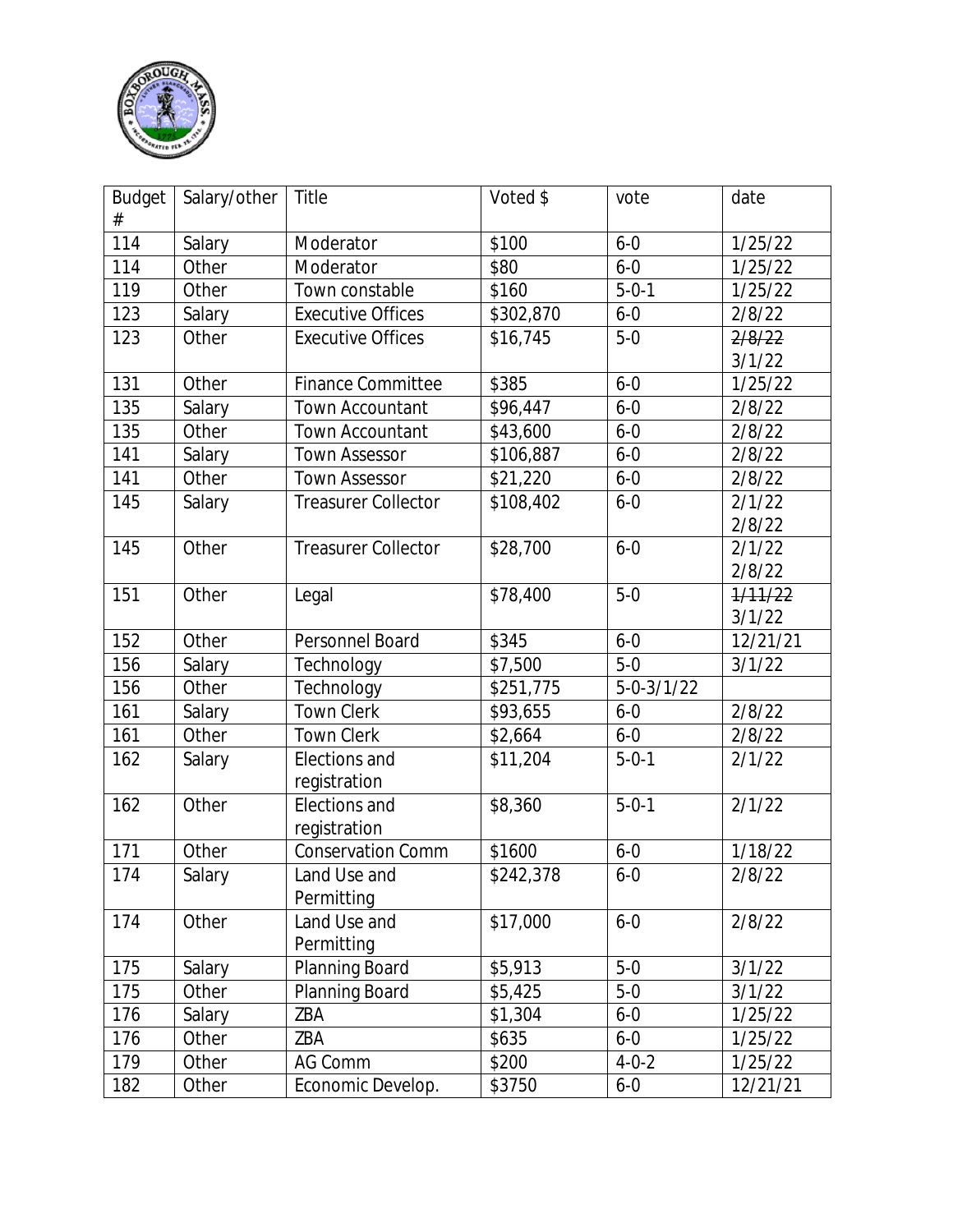

| 192 | Other  | <b>Town Hall</b>        | \$54,240     | $5-0$       | 2/8/22  |
|-----|--------|-------------------------|--------------|-------------|---------|
|     |        |                         |              |             | 3/1/22  |
| 196 | Other  | <b>Facilities</b>       | \$63,775     | $6 - 0$     | 2/15/22 |
| 199 | Other  | Sustainability Com      | \$950        | $6 - 0$     | 2/15/22 |
| 210 | Salary | Police                  | \$1,395,537  | $5-0$       | 1/25/22 |
|     |        |                         |              |             | 3/15/22 |
| 210 | Other  | Police                  | \$210,805    | $5-0$       | 1/25/22 |
|     |        |                         |              |             | 2/22/22 |
|     |        |                         |              |             | 3/1/22  |
| 215 | Salary | Dispatch                | \$393,949    | $6 - 0$     | 1/25/22 |
| 215 | Other  | Dispatch                | \$58,768     | $6 - 0$     | 1/25/22 |
|     |        |                         |              |             | 2/1/22  |
| 220 | Salary | Fire                    | \$1,158,176  | $6 - 0$     | 1/18/22 |
| 220 | Other  | Fire                    | \$148,990    | $6 - 0$     | 1/18/22 |
| 292 | Salary | <b>ACO</b>              | \$18,061     | $6 - 0$     | 1/25/22 |
| 292 | Other  | <b>ACO</b>              | \$5,495      | $6 - 0$     | 1/25/22 |
| 299 | Salary | <b>Field Driver</b>     | \$0          | N/A         | N/A     |
| 299 | Other  | <b>Field Driver</b>     | \$0          | N/A         | N/A     |
| 300 | Salary | School committee        | \$1600       | $6 - 0$     | 2/8/22  |
| 310 | Other  | Minuteman               | \$164,230    | $6 - 0$     | 2/22/22 |
| 311 | Other  | Assabet                 | \$71,580     | $6 - 0$     | 2/22/22 |
| 312 | Other  | Nashoba                 | \$74,370     | $5-0$       | 2/22/22 |
|     |        |                         |              |             | 3/15/22 |
| 320 | Other  | <b>ABRSD</b>            | \$13,257,674 | $5-0$       | 2/22/22 |
| 422 | Salary | <b>DPW</b>              | \$626,621    | $6 - 0$     | 1/11/22 |
| 422 | Other  | <b>DPW</b>              | \$130,496    | $6 - 0$     | 1/11/22 |
| 423 | Salary | Snow & Ice              | \$66,880     | $6 - 0$     | 1/11/22 |
| 423 | Other  | Snow & Ice              | \$139,710    | $6 - 0$     | 1/11/22 |
| 424 | Other  | <b>Street Lighting</b>  | \$3,000      | $6 - 0$     | 1/11/22 |
| 425 | Other  | Hager Well              | \$61,280     | $6 - 0$     | 1/11/22 |
| 429 | Other  | Fuel                    | \$168,350    | $6-0$       | 1/11/22 |
|     |        |                         |              |             | 3/8/22  |
| 431 | other  | Hazardous Waste         | \$10,000     | $6 - 0$     | 1/11/22 |
| 433 | Other  | <b>Transfer station</b> | \$132,900    | $6 - 0$     | 1/11/22 |
|     |        |                         |              |             |         |
| 491 | Salary | Cemetery                | \$5,000      | $6 - 0$     | 2/15/22 |
| 491 | Other  | Cemetery                | \$500        | $6 - 0$     | 2/15/22 |
| 505 | Salary | Animal Inspector        | \$1,015      | $6 - 0$     | 2/15/22 |
| 511 | Salary | Board of Health         | \$600        | $5 - 0 - 1$ | 2/22/22 |
| 511 | Other  | Board of Health         | \$52,679     | $5 - 0 - 1$ | 2/22/22 |